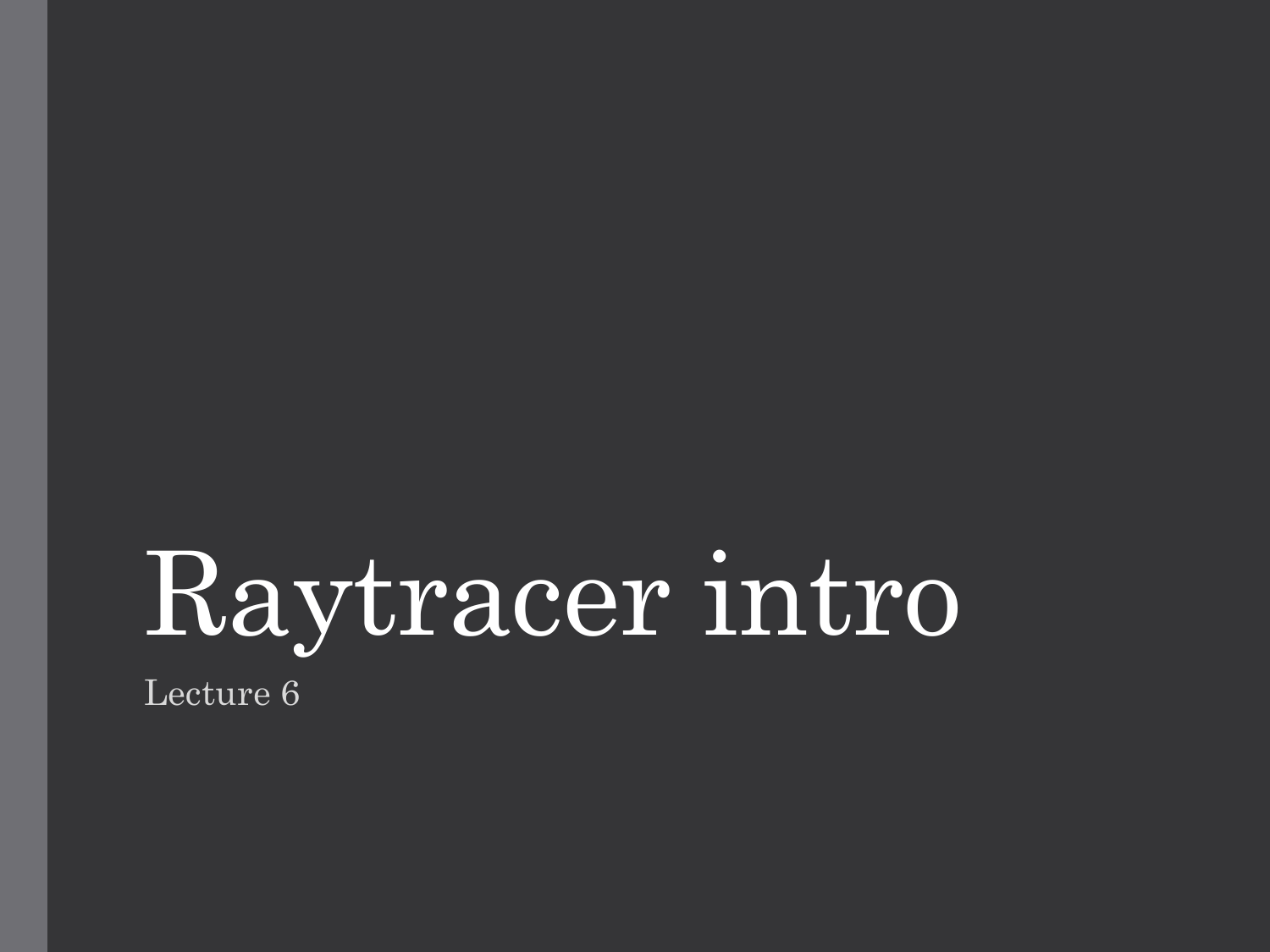#### Raytracing Overview

- Loosely based on the way we perceive the world around us (visually)
- A (near) infinite number of photons are emitted by a **light source**.
	- *Some* bounce around our environment
		- Some are absorbed
		- Some are reflected
	- *Some* of the reflected photons reach our retina.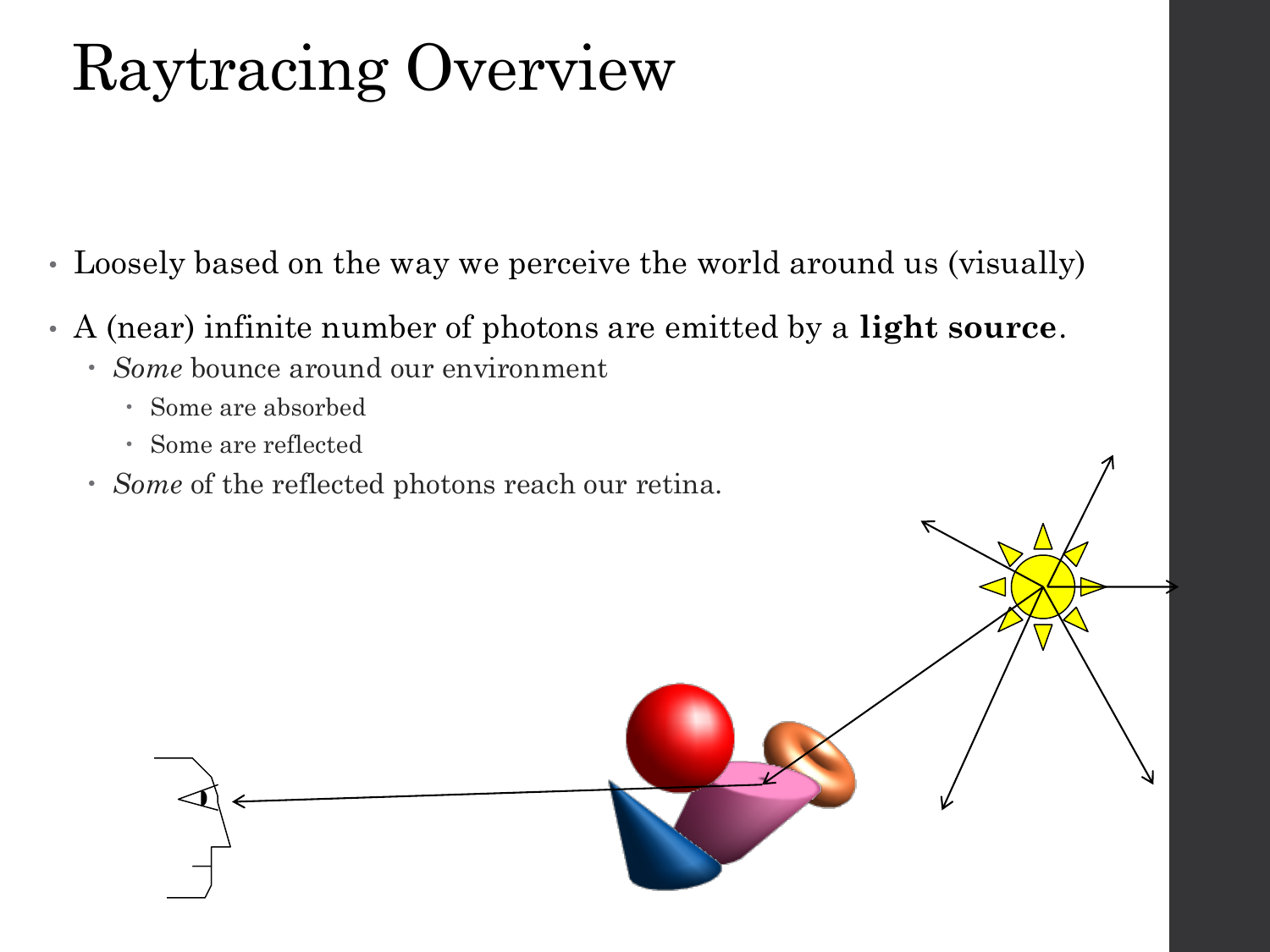#### Overview, cont.

• Impractical to simulate!

- Millions (Billions, Trillions) of "photons"
- Most don't hit our eye.
- Observation:
	- But…if we trace photons *backwards* from the **eye** to the **light source** (by sending out a **ray**):
		- (At least) One ray per pixel
		- Definitely do-able on the computer.
	- If the ray hits something, use it to color the pixel.
	- We guarantee we're only computing photons that actually matter to us.

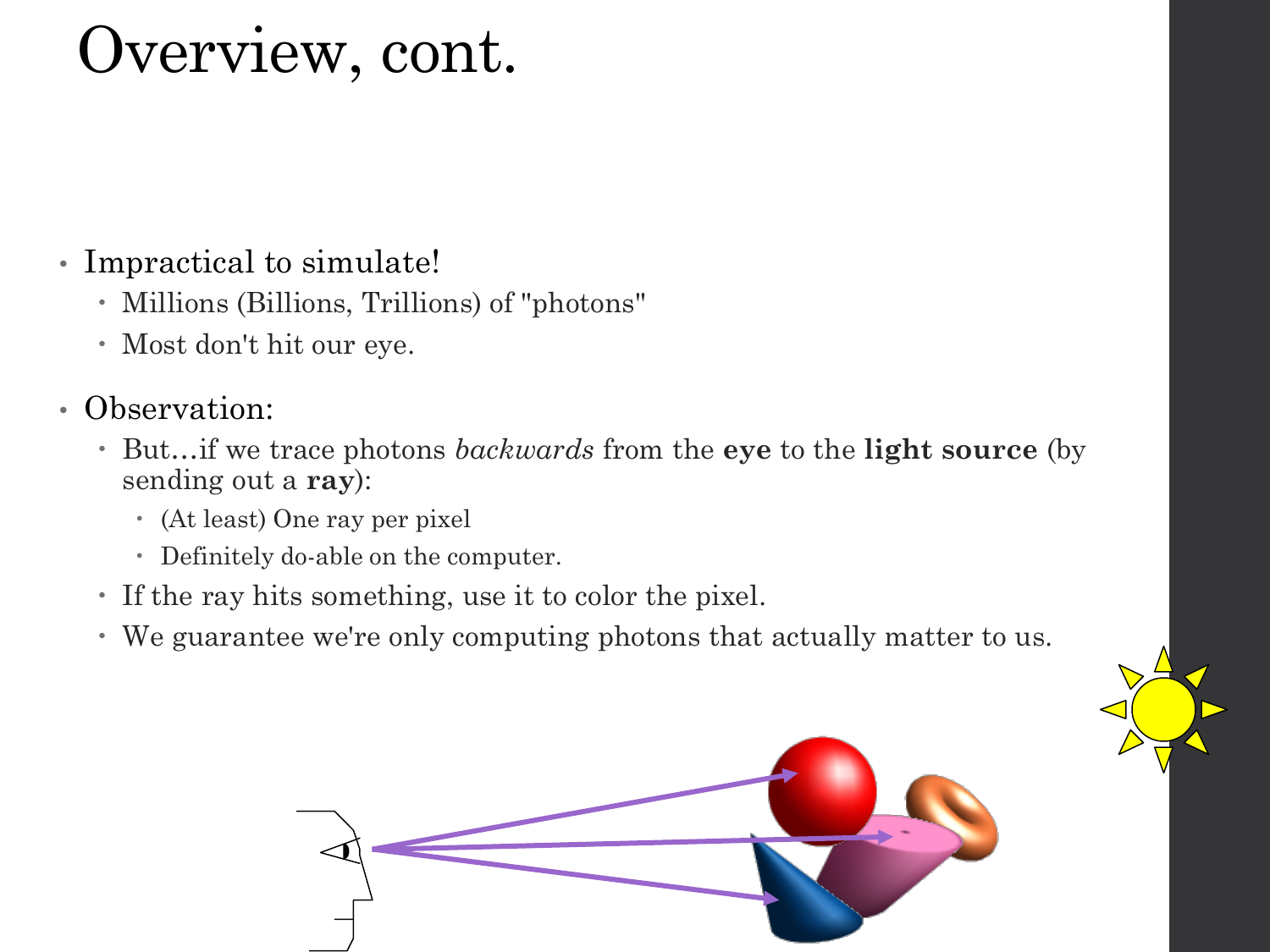#### Overview, cont.

- This is the same technique used in early fps-games
- Technically, this is a **ray-casting**.

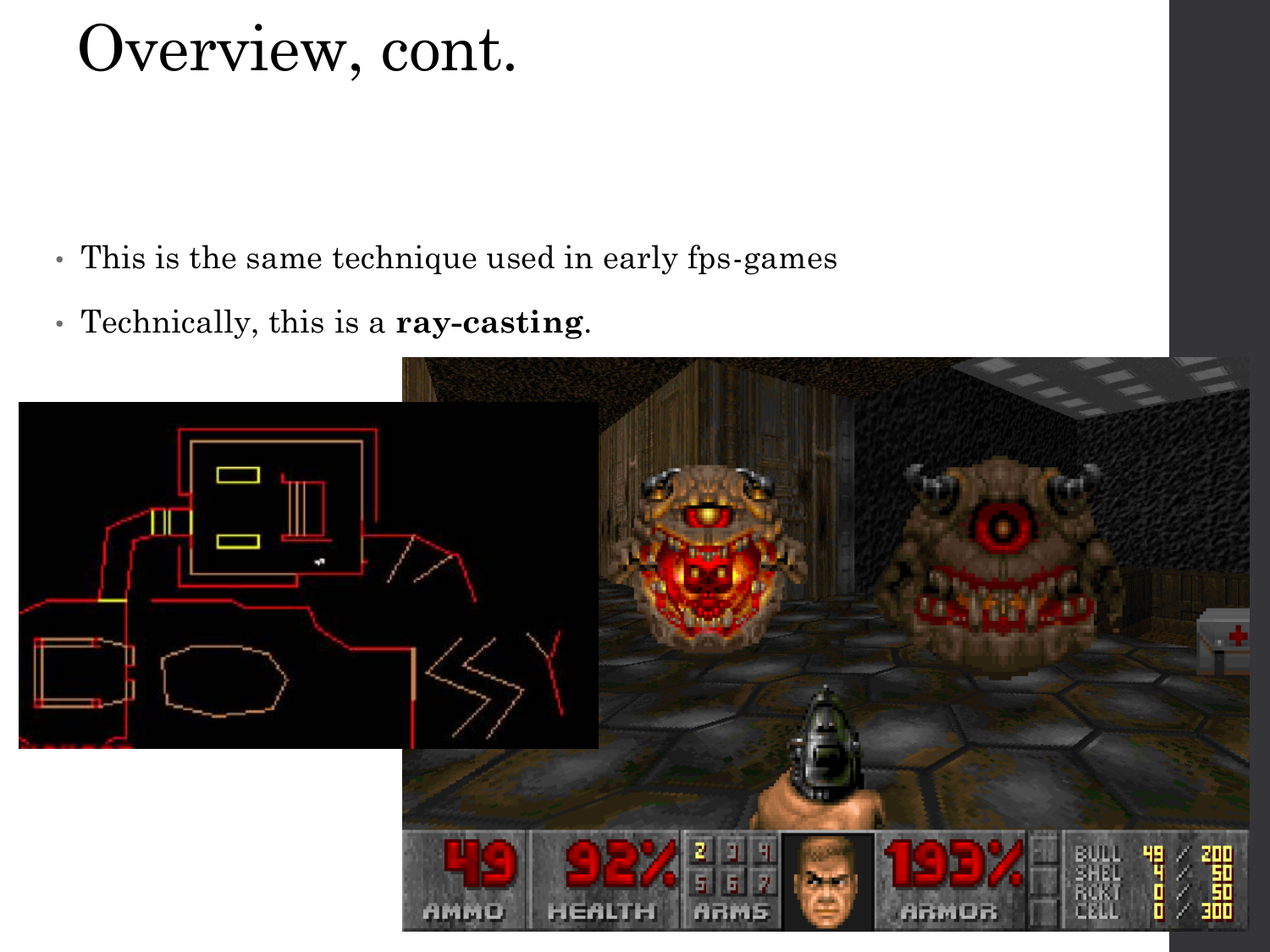# Overview, cont.

- More advanced renderings can be obtained by **recursively** bouncing rays off hit objects
	- Reflections
	- Refractions
	- Ambient Occlusion
	- Subsurface scatter
	- …

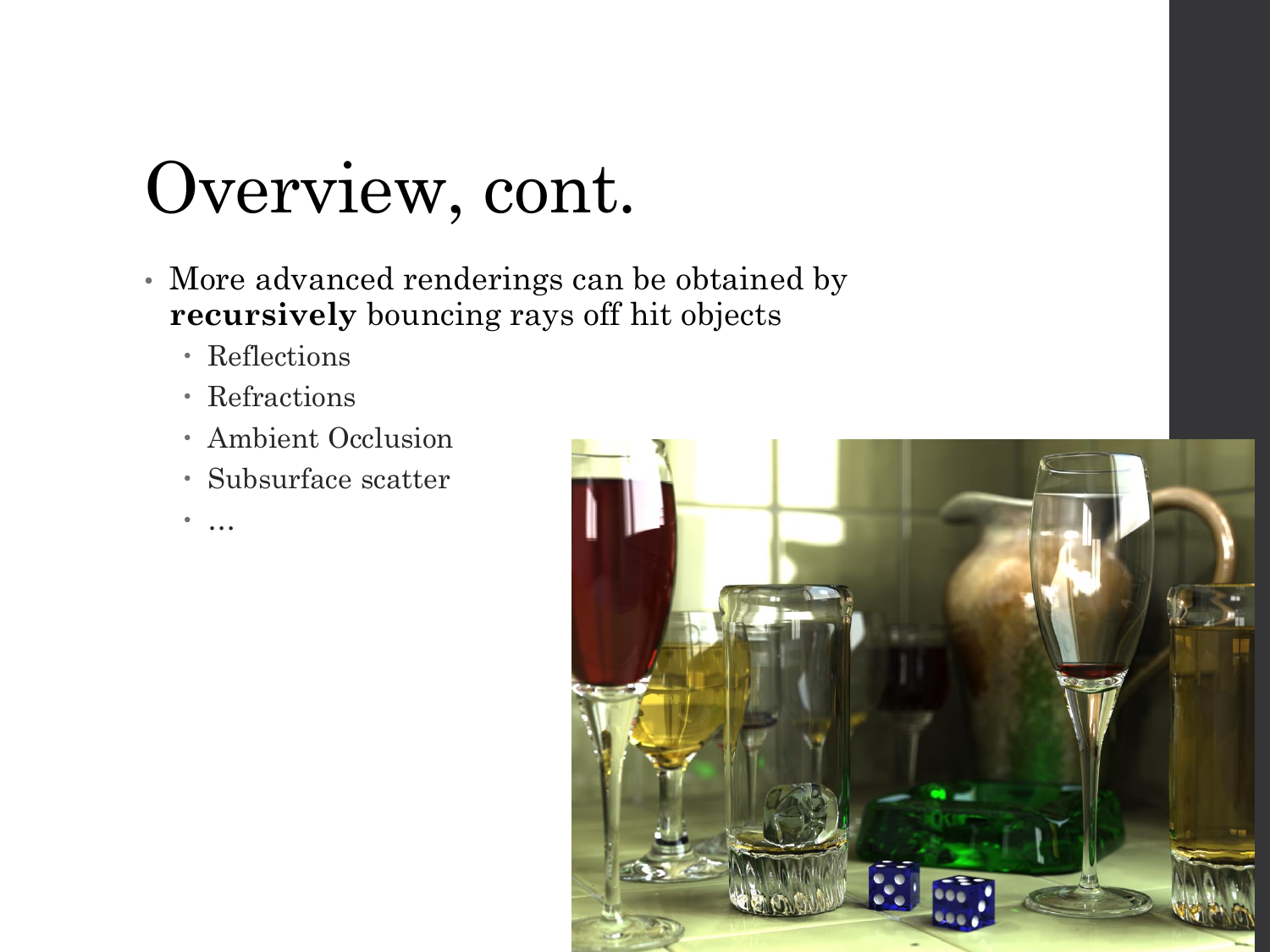#### Phase 1: Define Camera Space

#### • We'll define camera space:

- origin is (virtual) camera position.
- axes are perpendicular and define a Left-handed coordinate system (since our world does)
- Imagine yourself where the camera is (and oriented with the camera) camera C.S. should look to you like world C.S.

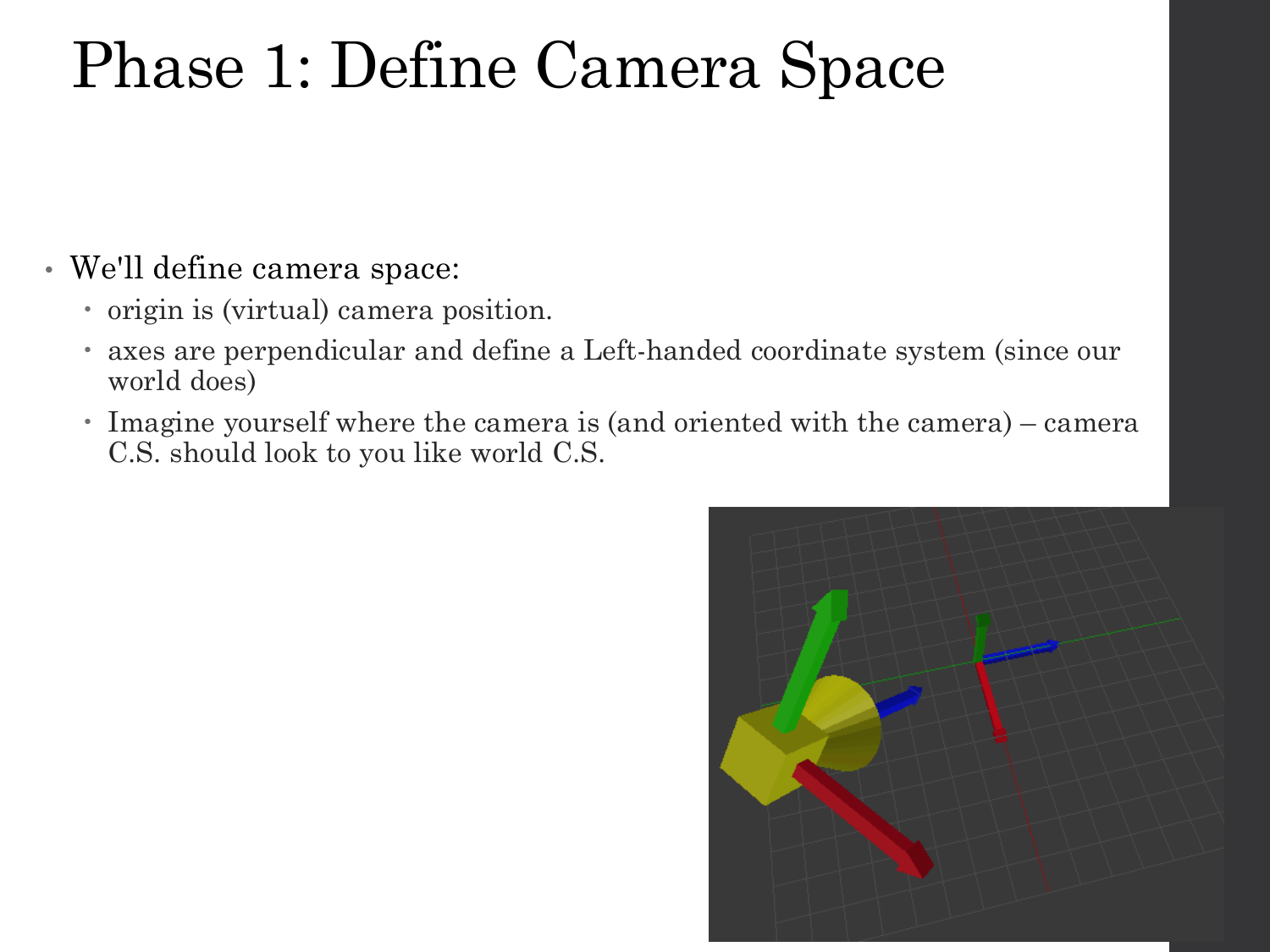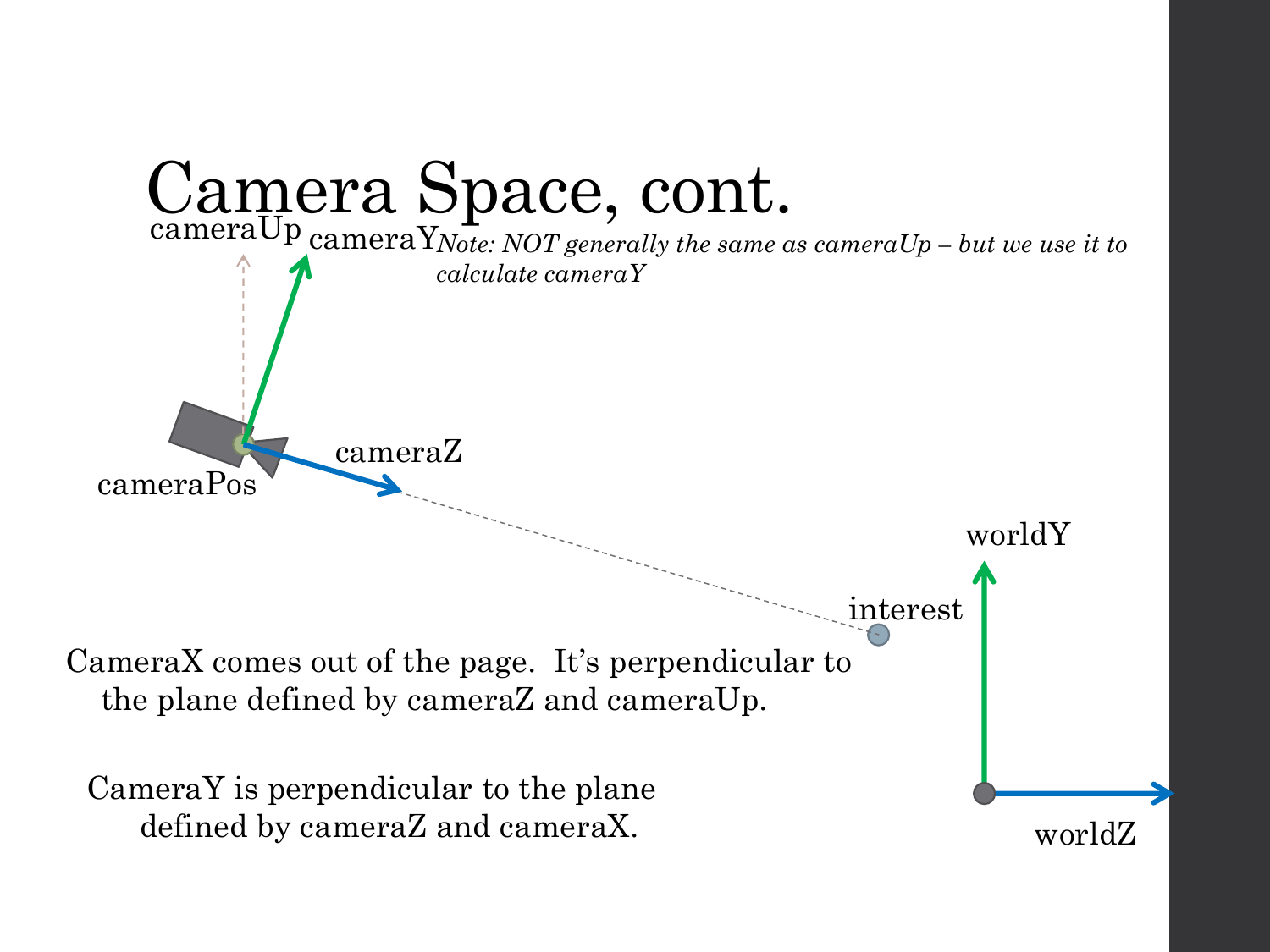# Camera Space, cont.

- What you'll be given:
	- $\cdot \vec{c}$ : Camera position
	- $\cdot$   $\overrightarrow{COI}$ : Position of the center of interest
	- : The *general* upwards direction of the camera
- What you'll need to calculate:
	- $\cdot$   $\overrightarrow{CamX}, \overrightarrow{CamY},$  and  $\overrightarrow{CamZ}$ : the camera's local axes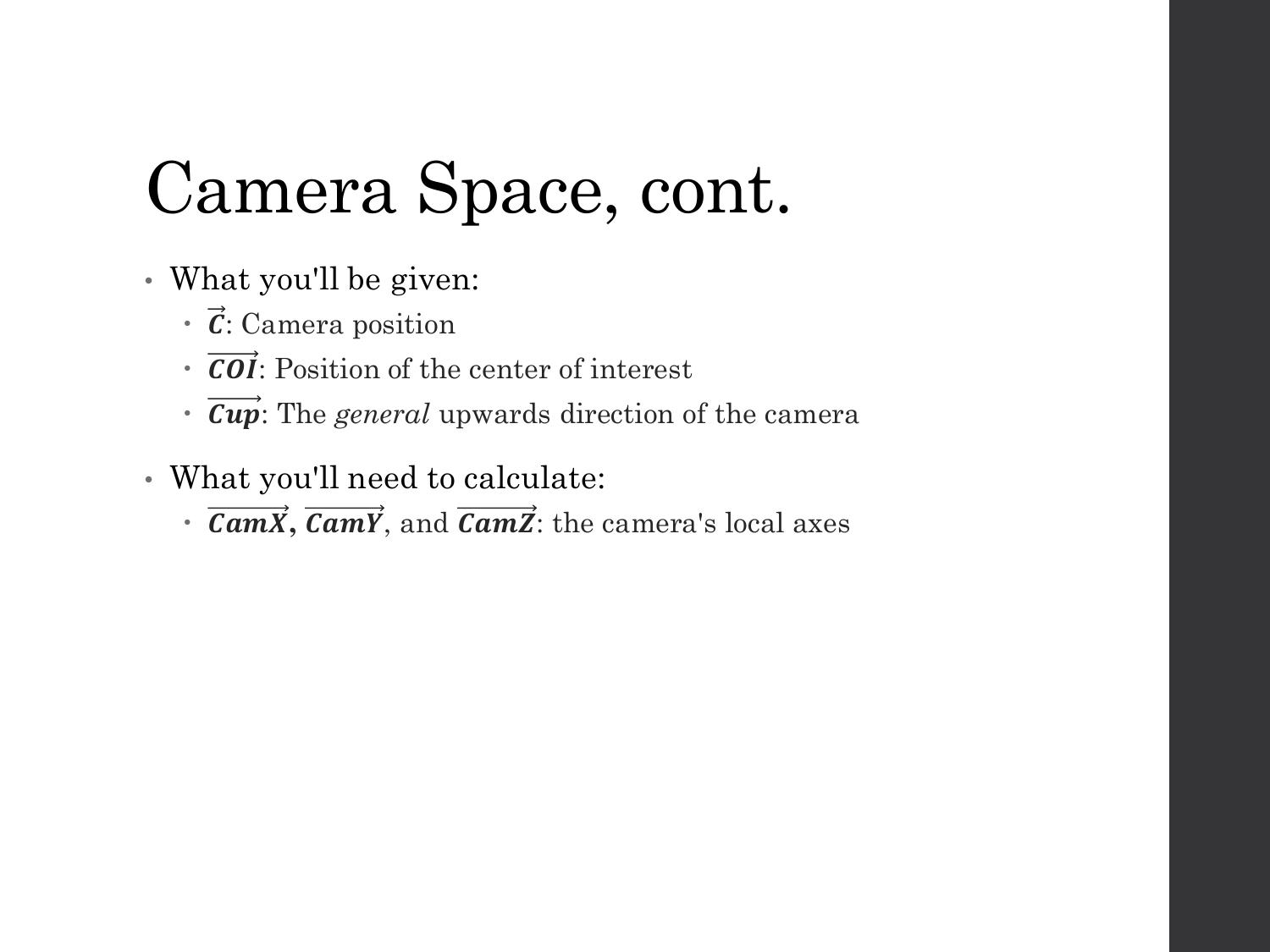# Step2: Define Virtual view plane

- One key idea in R.T. is that of the **virtual view plane**.
- Imagine your pygame window (let's say 100 x 70 pixels) is sitting in front of the camera in our 3d world.
	- Centered about the camera's z axis
	- Tilted parallel to the camera x and y axes.
	- The same proportions as the pygame window



Note: in the drawing, this is a 17x17 pygame surface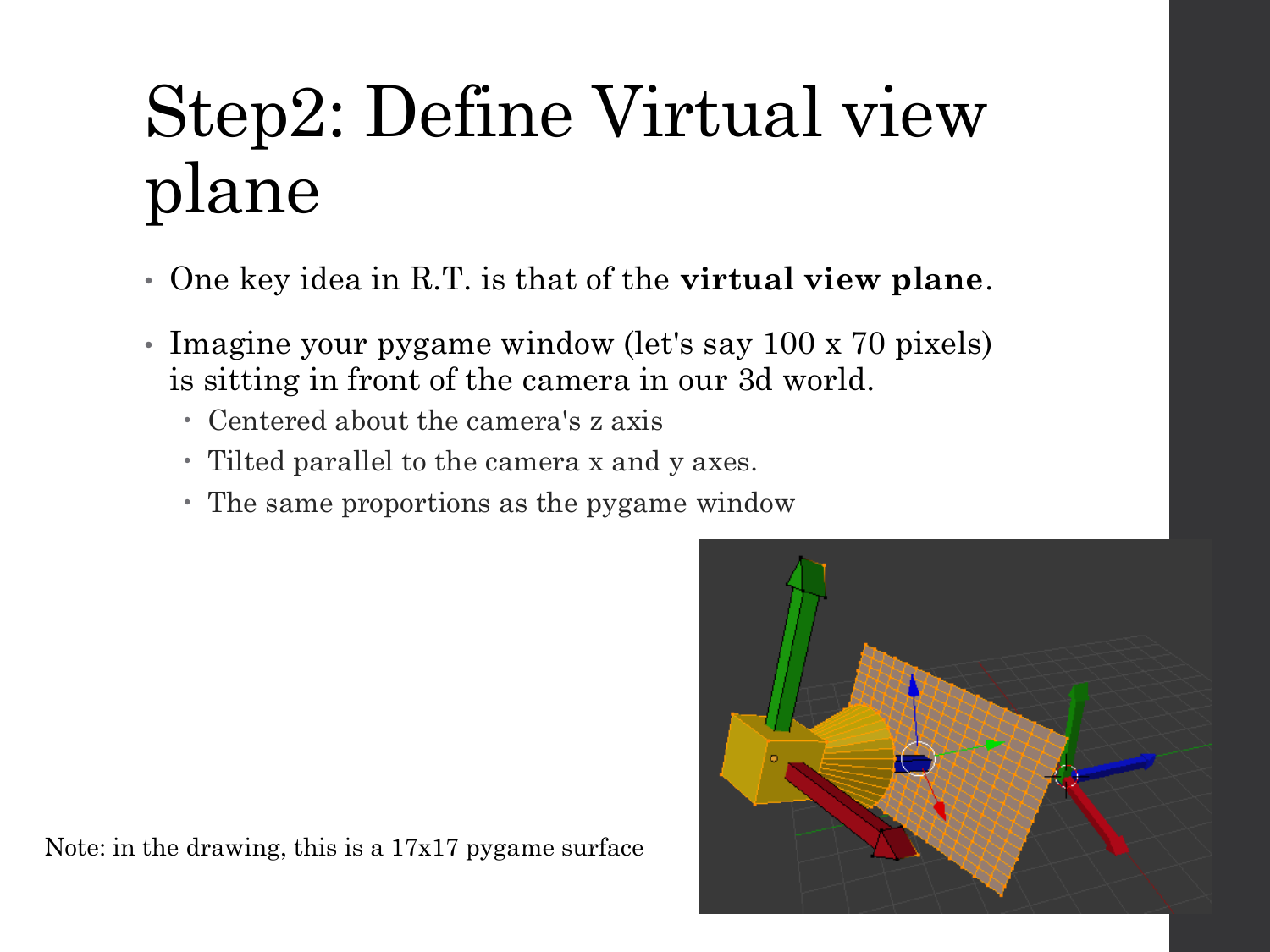# Virtual view plane, cont.

- The details given to us:
	- The width, height of the pygame window
	- The **near** distance (how far in front of the camera is the plane, in virutal world-units [NOT pixels])
	- The (vertical) **field-of-view** (the angle made by the camera and the top-middle and bottom-middle points on the view plane)
	- [See next slide for an illustration of the role of both of these]
- We need to compute:
	- The width and height of the view plane (in virtual world units)
	- The position (in 3d) of the upper-left corner of the virtual view plane (that corresponds to the origin in the pygame window)
- [Do it on the board...]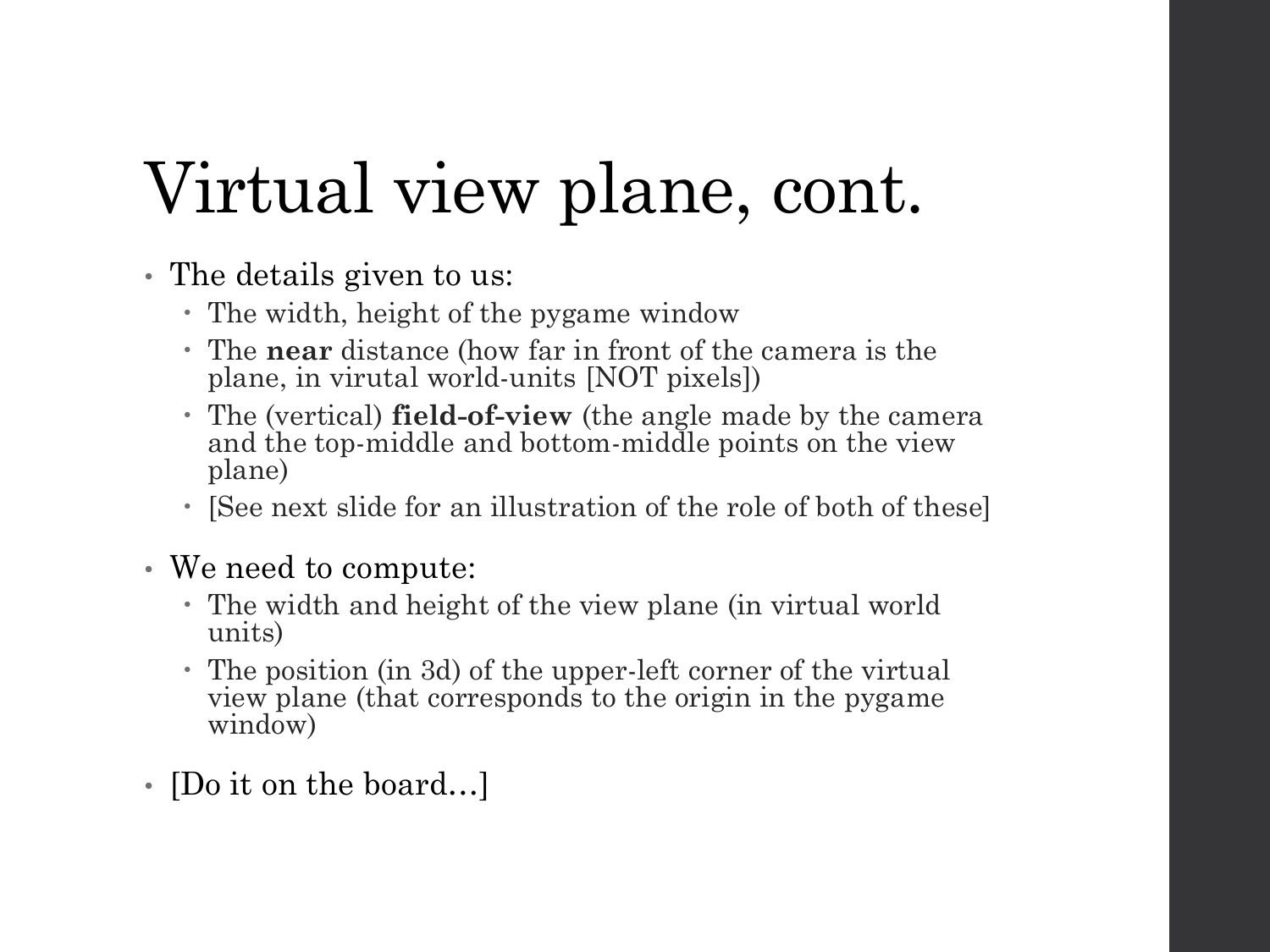#### FOV & Near's role (camera is the same in all cases)

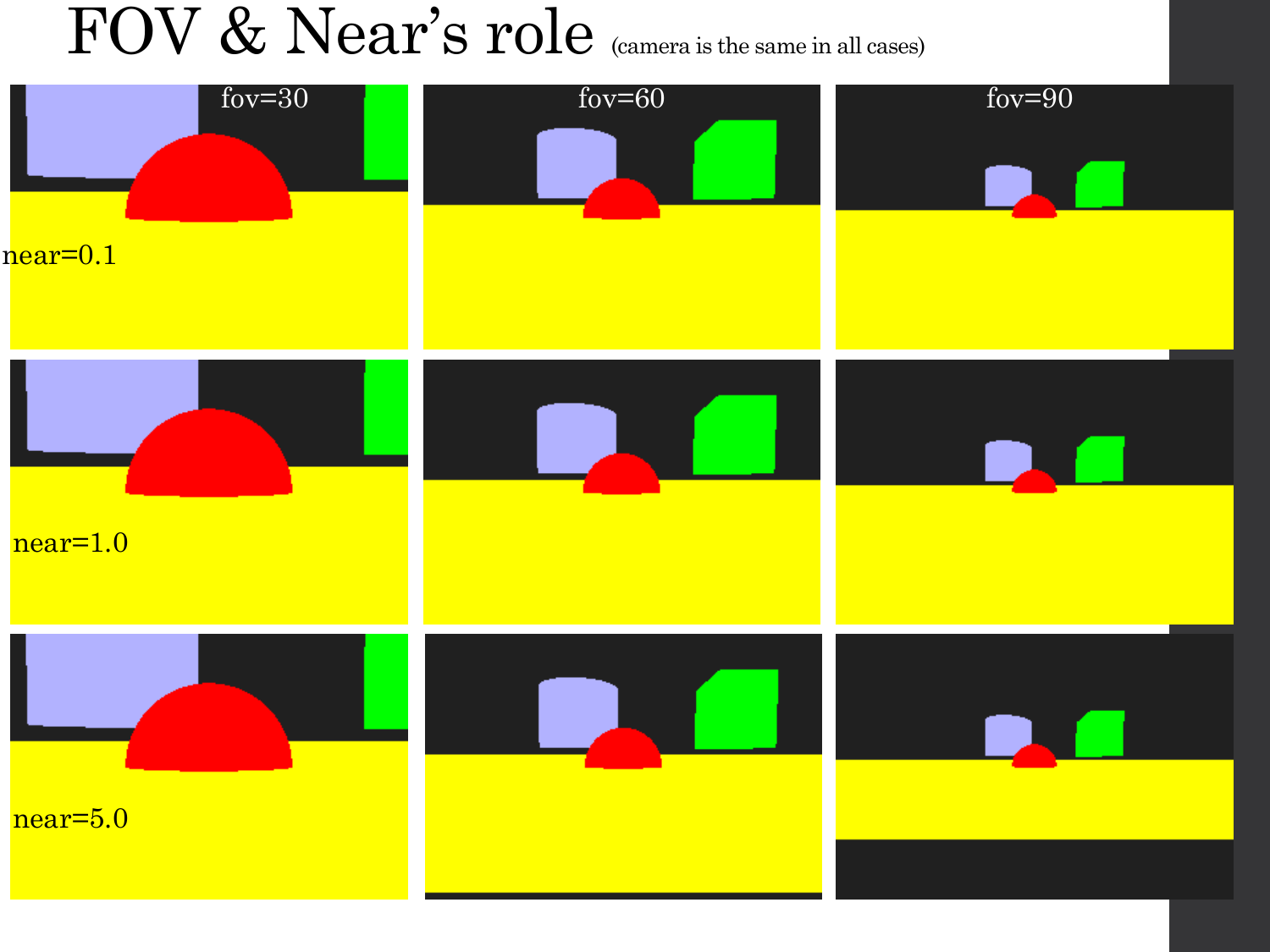### Step3. Calculate the 3d position of an arbitrary pygame pixel

- You'll be given:
	- (ix, iy): integer positions on the pygame window.
	- view\_width and view\_plane\_height and  $view\_plane\_origin$  (from previous calculations)
- Find the 3d position of that pixel's counterpart in 3d.
- [Do it on the board…]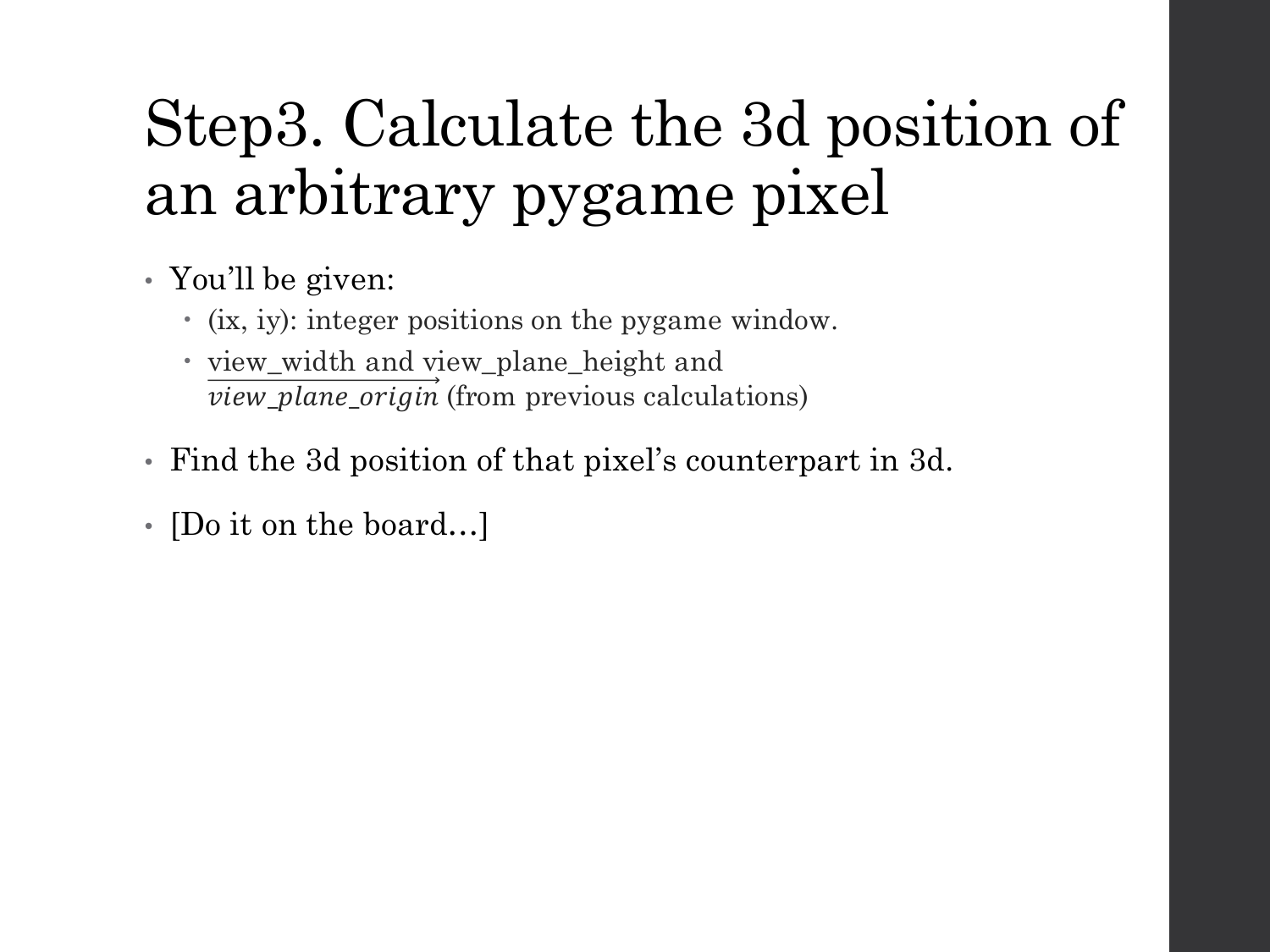# Step 4: Tying it all together

- An outline of the RayTracer:
	- For each pixel (ix, iy)
		- Calculate the 3d counter-part to (ix, iy) [step3]
		- Create a Ray (origin = camera, direction = away from camera [for perspective effect])
		- [Talk briefly about Orthogonal projections]
		- See if that ray hits any objects in the scene:
			- If not, set (ix, iy) to a background color
			- If so, get the color of the closest hit point / object and set (ix, iy) to that color
- Some considerations:
	- Raytracing takes a long time don't "freeze" the program.
		- Note our "one-line-at-a-time" approach.
	- We'll modify the last step late to include lighting / shading.